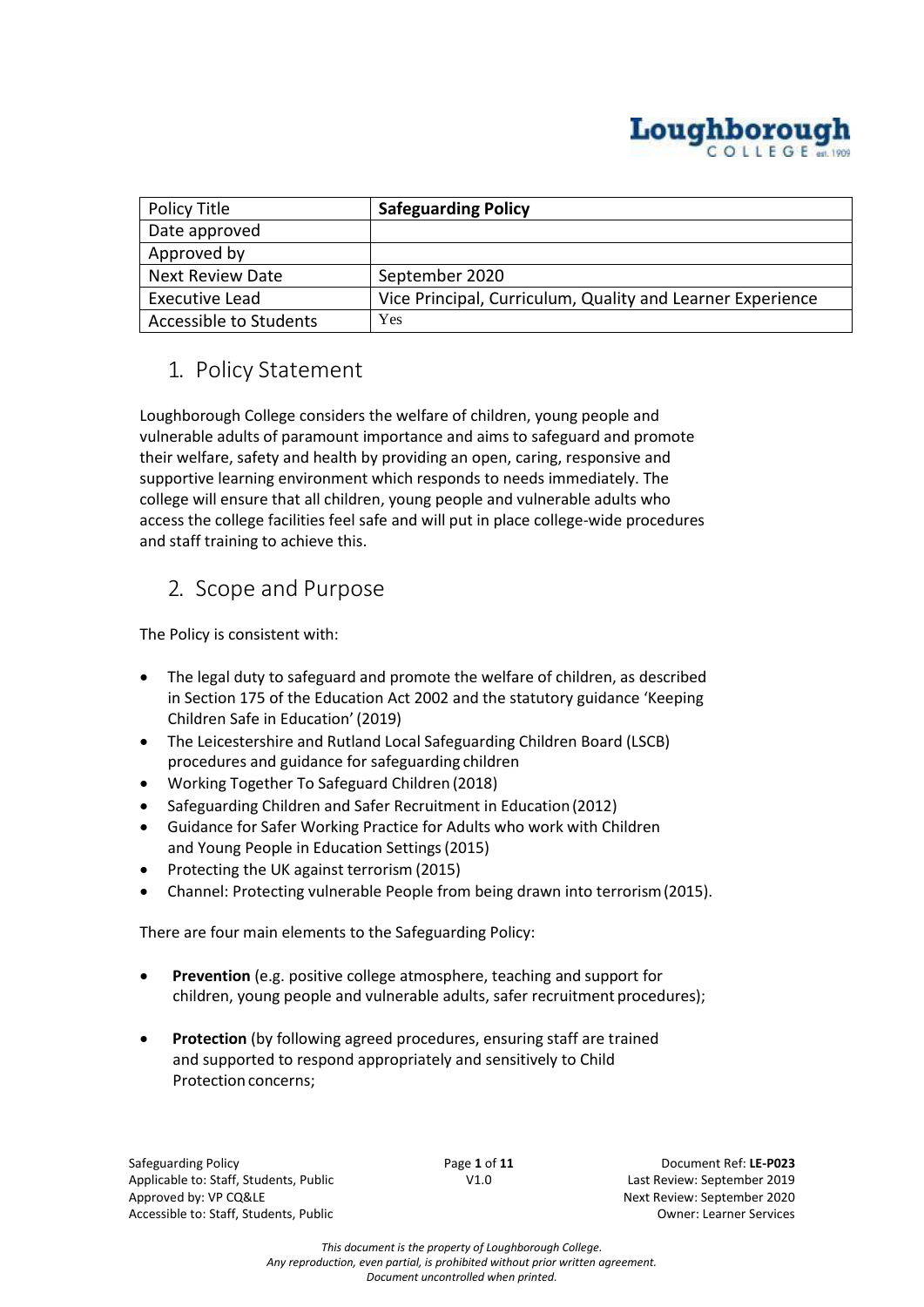- **Support** (to children, young people and vulnerable adults and college staff who may have been abused);
- **Working with key partners** (including staff, governors, parents/carers, employers, subcontractors, and visitors, to ensure appropriate communications, due diligence and actions are undertaken).

This policy applies to all key partners. The college recognises that safeguarding is the responsibility of all staff. The college will ensure that all key partners are aware of the college safeguarding policy by mentioning it in our college information and publishing on our website.

Where the College provides services or activities directly under the supervision or Management of college staff, the college's arrangements for safeguarding will apply. Where services or activities are provided separately by another body, the College will seek assurance in writing that the body concerned has appropriate policies and procedures in place to safeguard children, young people and vulnerable adults and that there are arrangements to liaise with the college on these matters where appropriate.

# 3. Procedures for Safeguarding Children, Young People and Vulnerable Adults

### **Our College will**:

Establish and maintain an ethos where children, young people and vulnerable adults feel secure and are encouraged to talk, and are listened to;

Ensure that children young people and vulnerable adults know that there are adults in the college whom they can approach if they are worried or are in difficulty;

Include in the curriculum activities and opportunities which provide children, young people and vulnerable adults with the skills they need to stay safe from abuse (including online), and to know to whom they can turn for help;

Ensure every effort is made to establish effective working relationships with our key partners.

Operate safer recruitment procedures and make sure that all appropriate checks are carried out on new staff and volunteers who will work with children, young people and vulnerable adults including references, DBS checks and prohibition from teaching checks

#### **Safeguarding in the Curriculum**

The following areas are among those that may be addressed in the wider curriculum:

• Bullying/Cyberbullying

Safeguarding Policy Page **2** of **11** Document Ref: **LE-P023** Applicable to: Staff, Students, Public V1.0 Last Review: September 2019 Approved by: VP CQ&LE Approved by: VP CQ&LE Approved by: VP CQ&LE Accessible to: Staff, Students, Public Owner: Learner Services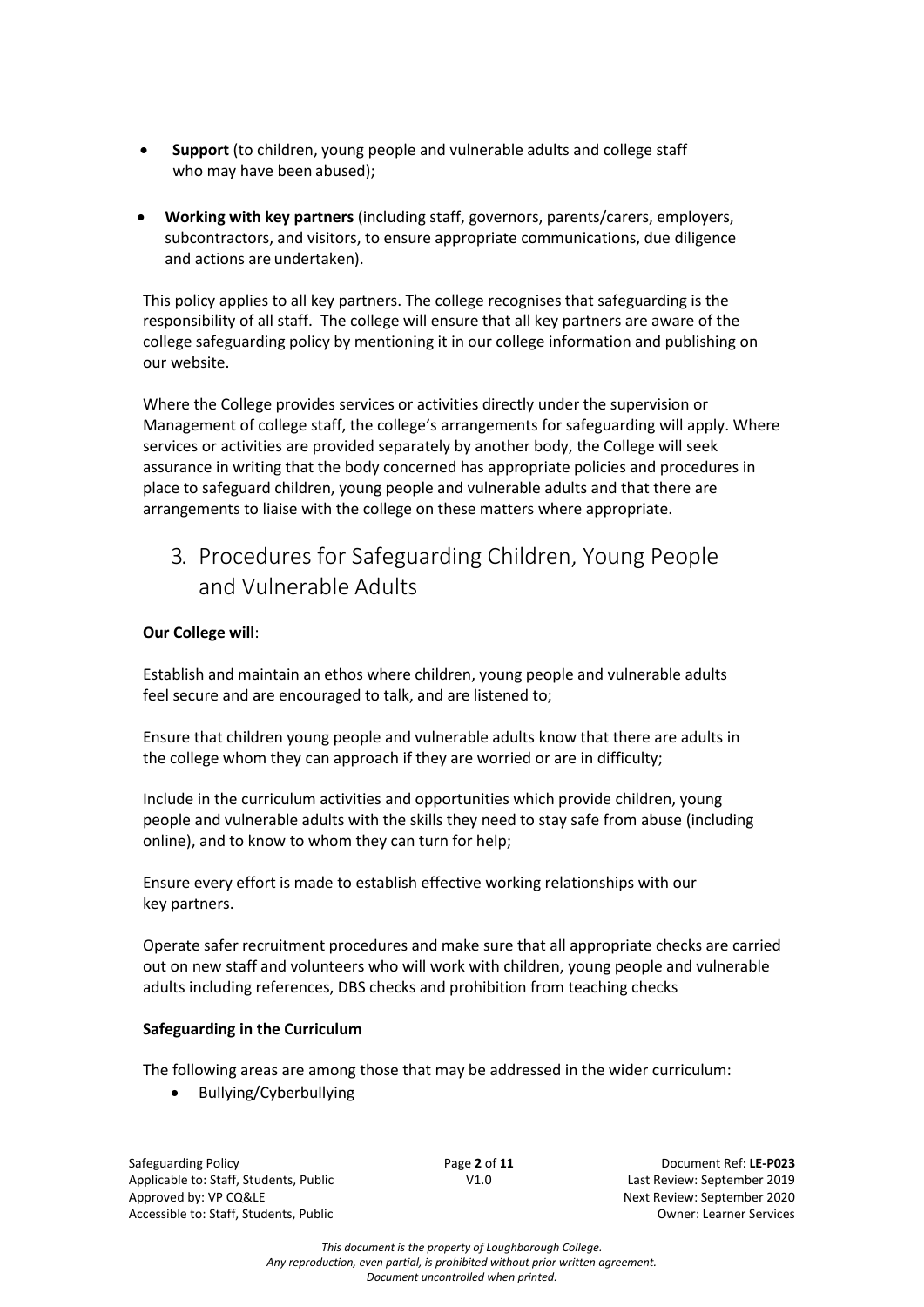- Drugs, alcohol and substance abuse
- E Safety / Internet safety
- Domestic violence
- Relationships
- Diversity issues
- Extremism and radicalisation
- Harassment
- Peer on peer abuse
- County Lines
- Criminal exploitation

### 4. Roles and responsibilities

All adults working with or on behalf of children, young people and vulnerable adults have a responsibility to safeguard and promote their welfare. This includes a responsibility to be alert to possible abuse and to record and report concerns to the safeguarding team.

The college has three trained Designated Safeguarding Leads one of which is a member of the Senior Leadership Team, as well as a team of safeguarding officers to be able to offer advice and guidance and support with safeguarding concerns. The contact number for safeguarding referrals is advertised on the back of all staff and learner lanyards and is in operation during college opening hours. Staff complete mandatory safeguarding training and also receive further information during staff induction to ensure that all staff understand their responsibilities within safeguarding and making safeguarding referrals.

#### **Governing Body**

In accordance with the Statutory Guidance "Keeping Children Safe in Education"2019, the Governing Body will ensure that:

- The college has a safeguarding policy, procedures and training in place which are effective and comply with legislation. The policy is made available publicly;
- The college operates safer recruitment practices, including appropriate use ofreferences and checks on new staff and volunteers. Staff involved in recruitment will undertake safer recruitment training;
- There are procedures for dealing with the protection of vulnerable young people from being drawn into terrorism and radicalisation
- There are procedures for dealing with allegations of abuse against members of staff and volunteers;
- There is a senior member of the college's leadership team who is designated to take lead responsibility for dealing with child protection (the "Designated Safeguarding Lead") and that there is always cover for thisrole;

Safeguarding Policy Page **3** of **11** Document Ref: **LE-P023** Applicable to: Staff, Students, Public V1.0 Last Review: September 2019 Approved by: VP CQ&LE Approved by: VP CQ&LE Approved by: VP CQ&LE Accessible to: Staff, Students, Public **Accessible to: Staff, Students, Public Accessible to: Staff, Students, Public Accessible over a state of the United States of the United States of the United States of the United Sta**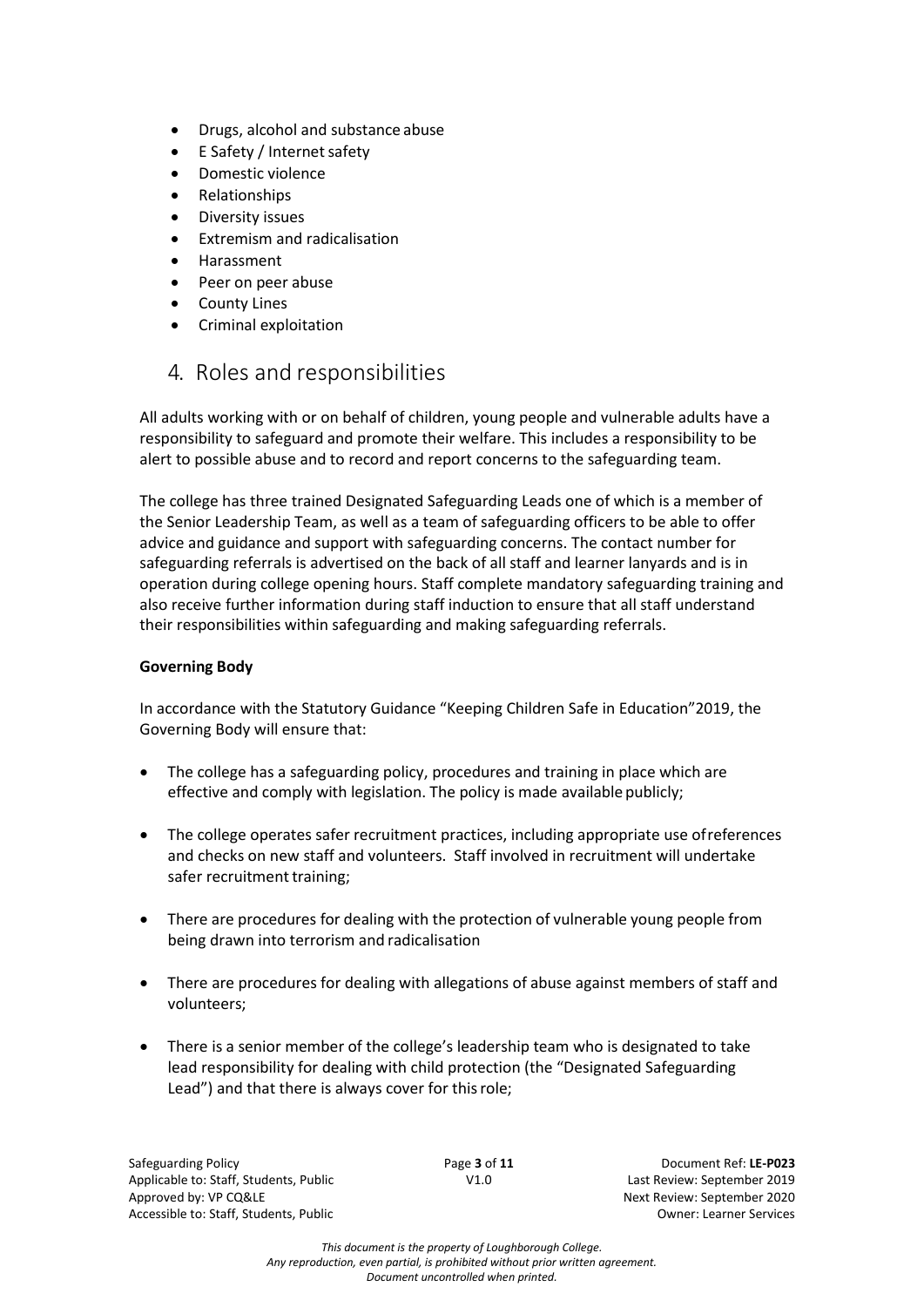- The Designated Safeguarding Lead undertakes Local Authority training (in addition to basic child protection training) and this is refreshed every two years; DSL's will stay up to date with their knowledge and skills as required, and at least annually.
- All staff and volunteers of the college undertake appropriate training which is regularly updated (at least every three years in compliance with the LSCB protocol); and that new staff and volunteers who work with children, young people and vulnerable adults are made aware of the college's arrangements for child protection and their responsibilities. The Local Authority leaflets, "Safer working in Education Settings" and "Education Child Protection" will be used as part of this induction; Staff will receive regular updates of their knowledge and skills as required and at least annually.
- Any deficiencies or weaknesses brought to the attention of the Governing Body will be rectified without delay;
- Chair of Governors (or, in the absence of a Chair, the Vice Chair) deals with any allegations of abuse made against the Chief Executive, in liaison with the Local Authority Allegations Manager (previously known as LADO);
- Effective policies and procedures are in place and updated annually includinga behaviour "code of conduct" for staff and volunteers;
- The college contributes to inter-agency working in line with statutory guidance "Working Together to Safeguard Children" 2019 including providing a co-ordinated offer of early help for children who require this. Safeguarding arrangements take into account the procedures and practice of the local authority and the Local Safeguarding Children Board (LSCB).
- •

### **The Chief Executive**

The Chief Executive of the college will ensure that:

- The policies and procedures adopted by the Governing Body are effectively implemented, and followed by all staff;
- Sufficient resources and time are allocated to enable the Safeguarding Lead and other staff to discharge their responsibilities, including taking part in strategy discussions and other inter-agency meetings, and contributing to the assessment of children, young people and vulnerable adults;
- Allegations of abuse or concerns that a member of staff or adult working at college may pose a risk of harm to a child, young person or vulnerable adult are notified to the Local Authority Allegations Manager;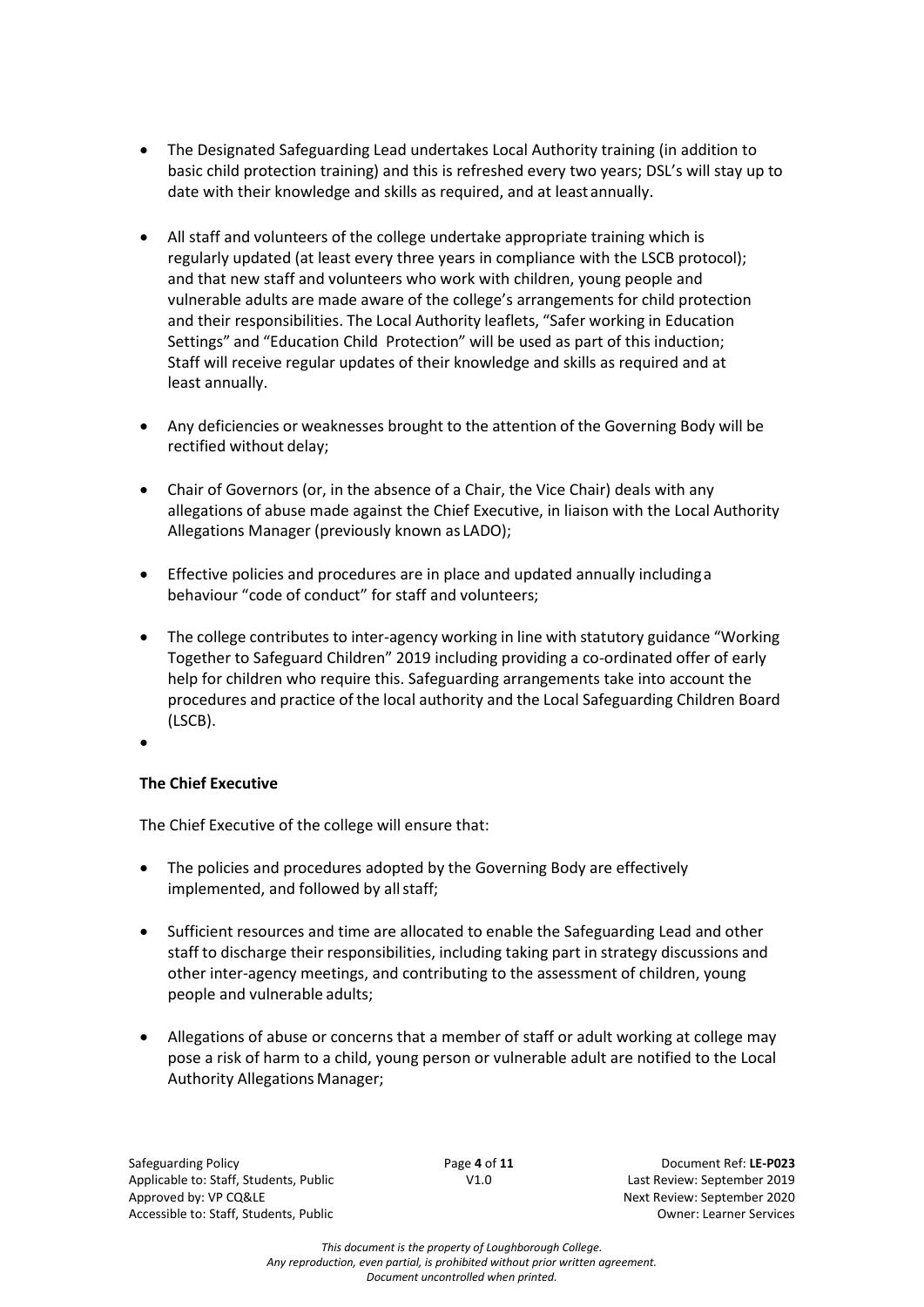- All staff and volunteers feel able to raise concerns about poor or unsafe practice in regard to children, young people and vulnerable adults and such concernsare addressed sensitively and effectively in a timely manner;
- All staff are made aware that they have an individual responsibility to pass on safeguarding concerns and that if all else fails to report these directly to children's or adult social care services or the police.
- All staff are made aware of the risks of children, young people and vulnerable adults being drawn into terrorist related activity and how to recognise and report thesigns.

#### **Designated Safeguarding Lead**

The responsibilities of the Designated Safeguarding Lead are found in part 2 of "Keeping children safe in education" and include:

- The provision of information to the Local Safeguarding Children's Board (LSCB)/Local Authority on safeguarding and child protection;
- Liaison with the Governing Body and the Local Authority on any deficiencies brought to attention of the Governing Body and how these should be rectified withoutdelay;
- Referral of cases of suspected abuse to Specialist Services First Response Children'sDuty (and/or Police where a crime may have been committed);
- Acting as a source of support, advice and expertise within the college;
- Attending and contribute to child protection conferences whenrequired
- Ensuring each member of staff has access to and understands the college's child protection policy especially new or part-time staff who may work with different educational establishments;
- Ensuring all staff have induction training covering child protection and are able to recognise and report any concerns immediately they arise and to give the 8 page introduction to "Keeping children safe in education" to allstaff;
- Keeping detailed, accurate and secure written records of concerns andreferrals;
- Obtaining access to resources and training for all staff and attending refresher training every two years;
- Where children, young people and vulnerable adults leave the college, ensuring their child protection file is handed to the Designated Safeguarding Lead and signed for in the new college/school as soon as possible;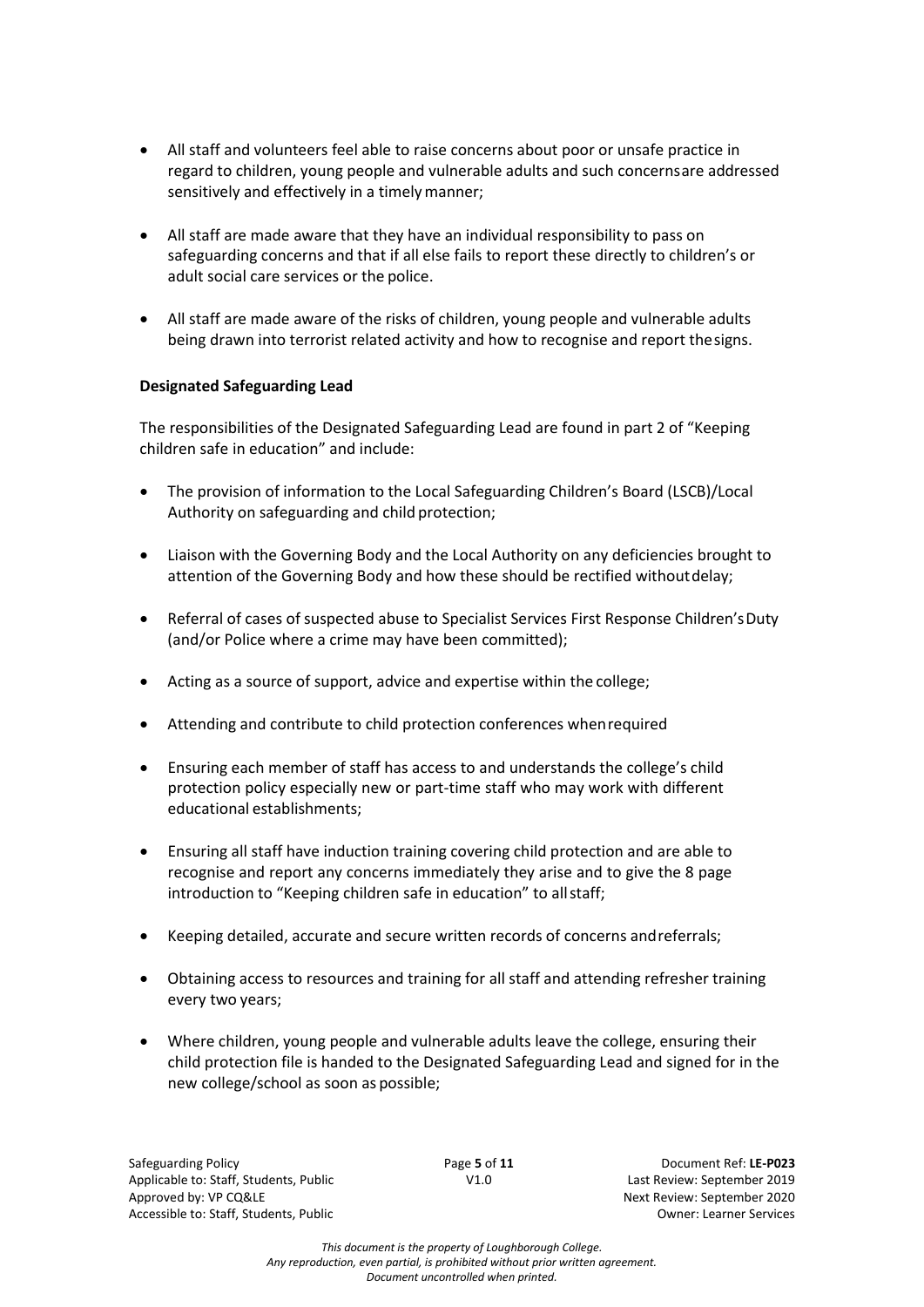• Maintaining and monitoring child protection records, including monitoring and acting upon individual concerns, patterns of concerns or complaints, in accordance with section on "Records and Monitoring" below;

## 5. Records, Monitoring and Transfer

Well-kept records are essential to good child protection and safeguarding practice. All staff are clear about the need to record and report concerns about a child, young person or vulnerable adult. The Designated Safeguarding Lead is responsible for such records and for deciding at what point these records should be passed over to other agencies.

Records relating to actual or alleged abuse or neglect are stored apart from normal student or staff records. Normal records sometimes have markers to show that there is sensitive material stored elsewhere. This is to protect individuals from accidental access to sensitive material by those who do not need to know.

Child protection safeguarding records are stored securely, with access confined to the Designated Safeguarding Leads.

Child protection safeguarding records are reviewed regularly to check whether any action or updating is needed. This includes monitoring patterns of complaints or concerns about any individuals and ensuring these are acted upon.

When children, young people and vulnerable adults transfer to college, their safeguarding records must also be transferred. Safeguarding records will be transferred separately from other records and best practice is to pass these directly to a Designated Safeguarding Lead in the receiving college with any necessary discussion or explanation and to obtain a signed and dated record of the transfer. In the event of a child, young person or vulnerable adult moving out of area and a physical handover not being possible then the most secure method will be found to send the confidential records to a named Designated Safeguarding Lead and a photocopy kept. Files requested by other agencies e.g. Police will becopied.

The Data Protection Act 2018 and GDPR do not prevent the sharing of information for the purposes of keeping children safe. Fears about sharing information must not be allowed to stand in the way of the need to promote the welfare and protect the safety of children. Staff have due regard to the data protection principles, which allow them to share personal information for safeguarding processes, including information that is sensitive and personal and is treated as special category personal data, allowing staff to share information to for 'Safeguarding children and individuals at risk'. This allows staff to share information without consent, if a child is at significant risk, if it is not reasonable to gain consent or if gaining consent would place a child at further risk.

## 6. Working in Partnership

### **Support for learners**

Safeguarding Policy Page **6** of **11** Document Ref: **LE-P023** Applicable to: Staff, Students, Public V1.0 Last Review: September 2019 Approved by: VP CQ&LE Approved by: VP CQ&LE Approved by: VP CQ&LE Accessible to: Staff, Students, Public Owner: Learner Services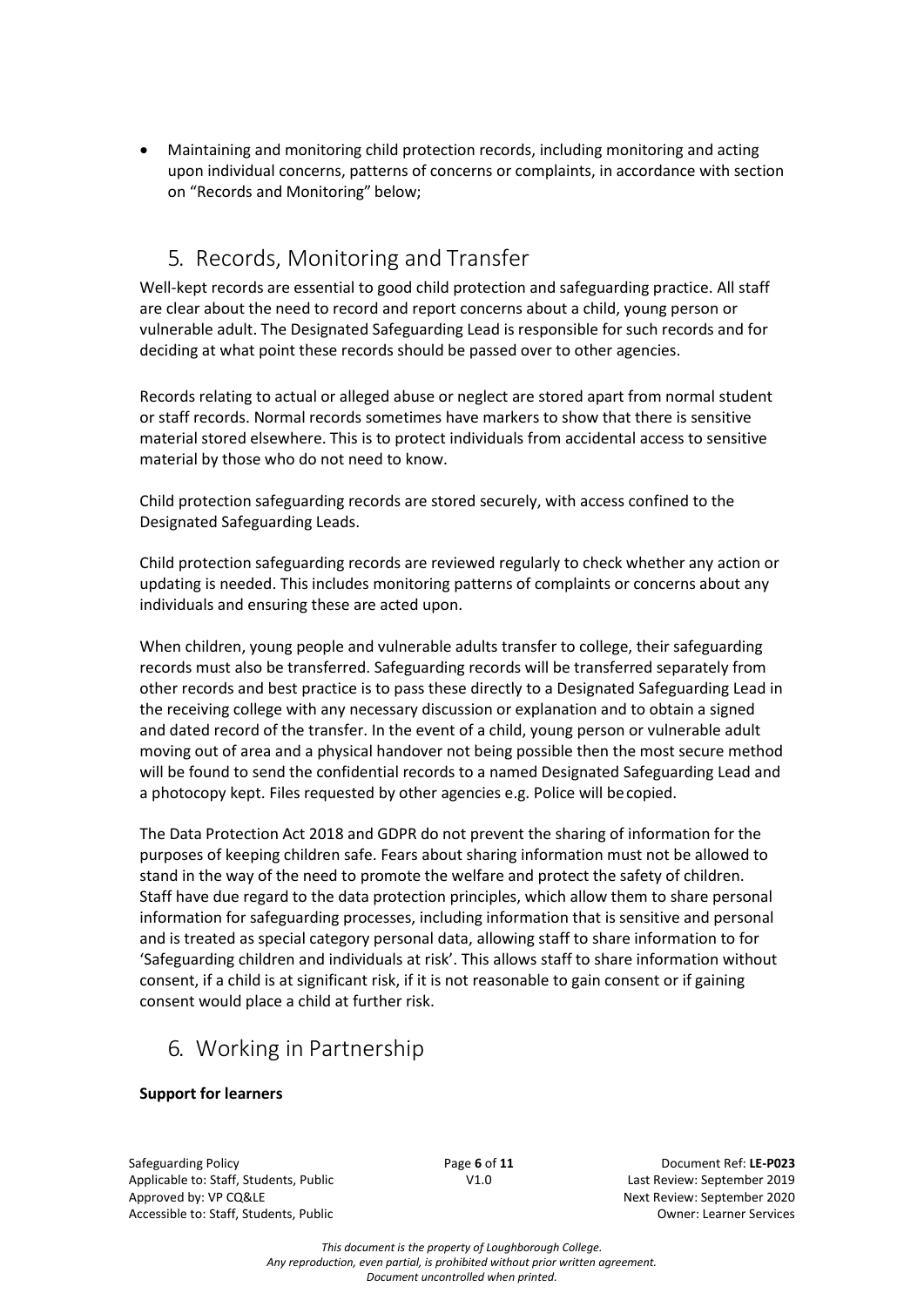- Our college recognises that children, young people and vulnerable adults who are abused or who witness violence may find it difficult to develop a sense of self-worth and view the world in a positive way. For such children, young people and vulnerable adult's college may be one of the few stable, secure and predictable components of their lives. Other children, young people and vulnerable adults may be vulnerable because, for instance, they have a disability, are in care, or are experiencing some form of neglect. The college will seek to provide such children, young people and vulnerable adults with the necessary support and to build their self-esteem and confidence;
- Our college recognises that children, young people and vulnerable adults sometimes display abusive behaviour and that such incidents must be referred on for appropriate support and intervention.
- Complaints or concerns raised by children, young people and vulnerable adults will be taken seriously and followed up in accordance with the college's complaintsprocess
- Peer-on-peer abuse: This can be understood as bullying, physical abuse, sexual violence and sexual harassment, sexting, and so-called initiation ceremonies. We recognise the gendered nature of peer on peer abuse (it is more likely that girls will be victims and boys perpetrators) but any form of this abuse will not be tolerated or allowed to be minimised as 'banter' or 'a joke'.

In the event of a disclosure of this nature the College will formally risk assess the situation considering the alleged victim, alleged perpetrator and other children / adults. This will be done on a case by case basis and alleged victims will be taken seriously. This risk assessment and subsequent actions will be kept under review and DSL will ensure that we are engaging with children's social care, the police and specialist services as required.

All staff and especially the designated safeguarding leads and safeguarding officers, will have regards for the context in which incidents and/or behaviors occur. This is known as contextual safeguarding. Staff should consider whether environmental factors in a child's/young person's life are present, that are a threat to their safety and welfare.

The college operates a range of pastoral support services, including mental health and wellbeing and inclusion, working with learners in a person centered way. Where internal support services are not the right pathway for the learner, internal support services will work in a multi-agency way to support learners to access services available.

#### **Support for Staff**

As part of their duty to safeguard and promote the welfare of children, young people and vulnerable adults, staff may hear information, either from the child/young person, vulnerable adult or as part of a disclosure or from another member of staff that will be upsetting. Where a member of staff is distressed as a result of dealing with a child protection/safeguarding

Safeguarding Policy Page **7** of **11** Document Ref: **LE-P023** Applicable to: Staff, Students, Public V1.0 Last Review: September 2019 Approved by: VP CQ&LE Approved by: VP CQ&LE Approved by: VP CQ&LE Accessible to: Staff, Students, Public **Accessible to: Staff, Students, Public Accessible to: Staff, Students, Public Accessible over a state of the United States of the United States of the United States of the United Sta**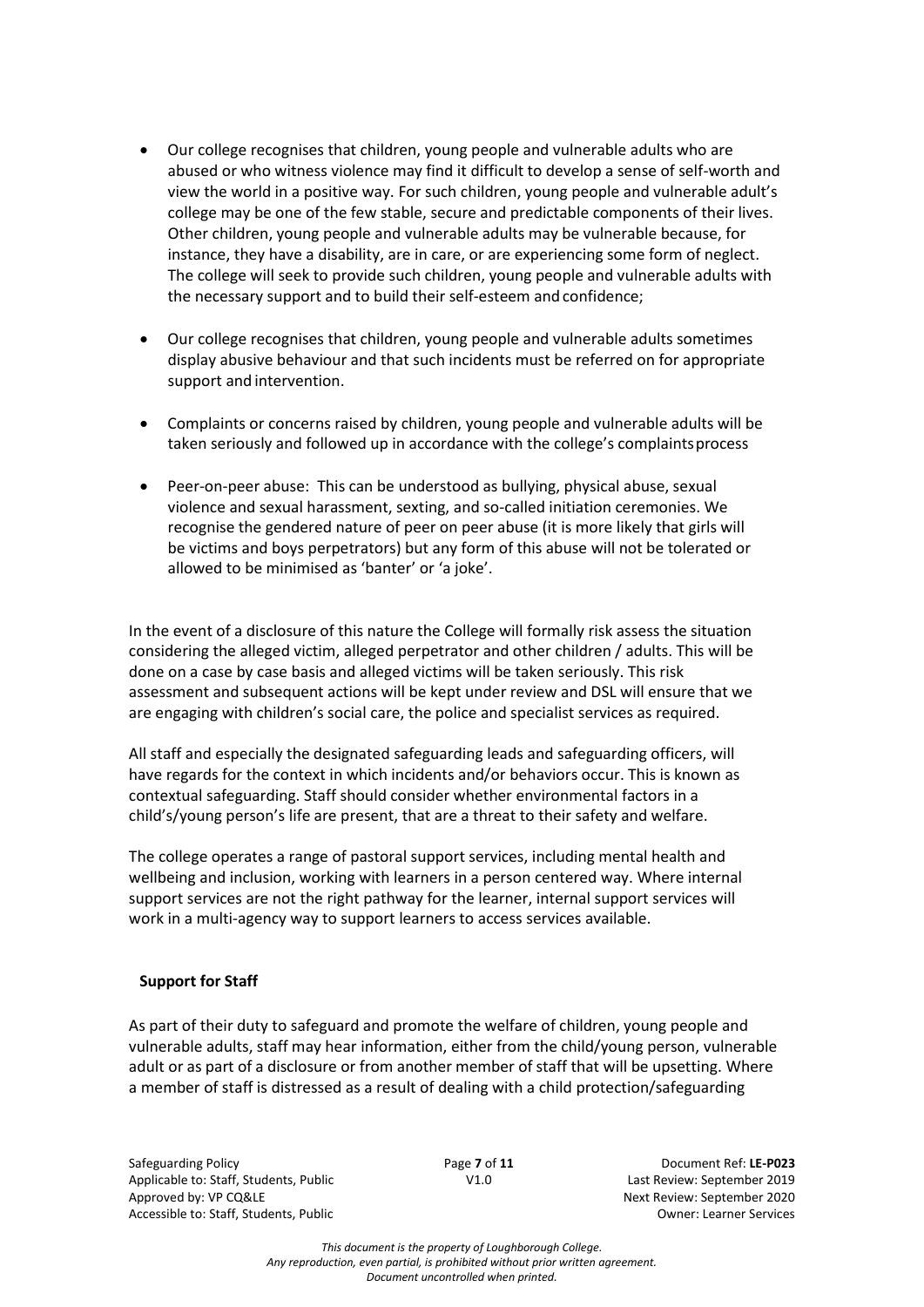concern, he/she should in the first instance speak to the Designated Safeguarding Lead about the support he/she requires. The Designated Safeguarding Lead will seek to arrange the necessary support.

### **Working with key partners**

The college will:

- Outline our safeguarding policies and procedures to all visitors and contractors highlighting their responsibilities as visitors to the college in regards to safeguarding by providing them with the details of what to do should there be a safeguarding concern.
- Ensure due diligence of all key partners and stakeholders, including subcontractorsis undertaken including their provision for safeguarding and child protection policies and procedures being in place as well as knowing how to contact our safeguarding team at the College.
- Ensure that parents/carers have an understanding of the responsibility placed on the college and staff for child protection/safeguarding by publishing the Safeguarding Policy;
- Undertake appropriate discussion with parents/carers prior to involvement of CYPS, Specialist Services (Children's Social Care) or another agency, unless to do so would place the child, young person or vulnerable adult at risk of harm or compromise an investigation.

## 7. Recruitment and Selection of Staff

The college's safer recruitment processes are based on the Statutory Guidance: Keeping children safe in education 2019 and Safeguarding Children and Safer Recruitment in Education. The college will provide all the relevant information in references for a member of staff about whom there have been concerns about child protection / inappropriate conduct. Cases in which an allegation has been proven to be unsubstantiated, false or malicious will not be included in employer references.

The college has an open safeguarding ethos regularly addressing safeguarding responsibilities during meetings and fostering an ongoing culture of vigilance. All new staff and volunteers receive a safeguarding induction and are briefed on the code of conduct for adults working with children, young people and vulnerable adults.

On every interview panel for college staff at least one member will have undertaken safer recruitment training either online on the DfE website or by attending a relevant training course.

Safeguarding Policy Page **8** of **11** Document Ref: **LE-P023** Applicable to: Staff, Students, Public V1.0 Last Review: September 2019 Approved by: VP CQ&LE Approved by: VP CQ&LE Approved by: VP CQ&LE Accessible to: Staff, Students, Public Owner: Learner Services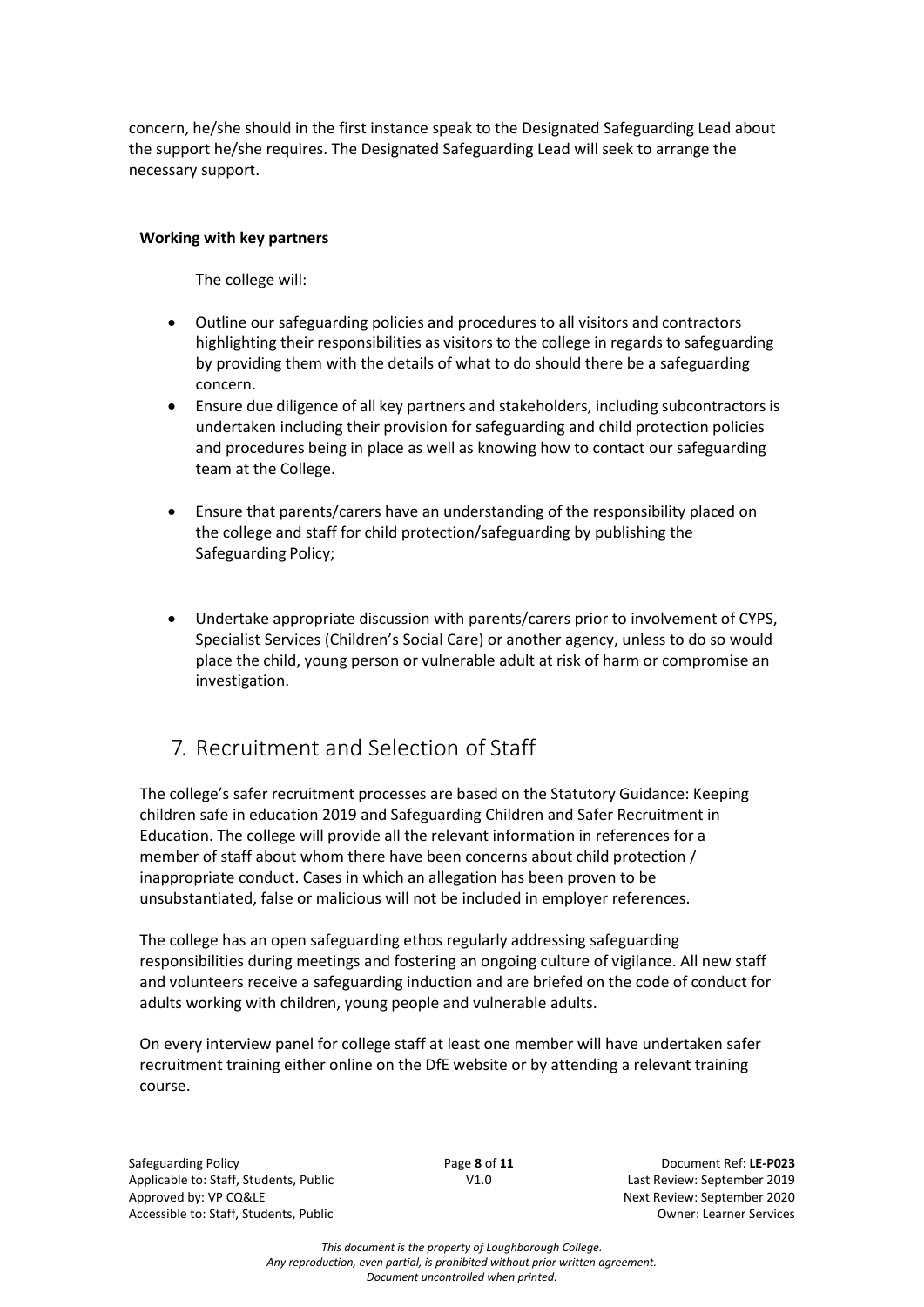## 8. Linked Policies, Procedures and Guidance

The policy will be implemented by procedures which will:

- Promote the **prevention** of abuse of children and vulnerableadults.
- **Protect** children and vulnerable adults
- **Support** children and vulnerable adults who may have been subjected to or affected by abuse
- **Work with parents and carers,** where appropriate, to ensure communications and actions are undertaken swiftly, smoothly and sensitively

Related policies, procedures and guidance include:

- Anti-Bullying and Harassment (includingCyberbullying)
- Safer Recruitment of Staff
- Disclosure and Barring Service (DBS)
- Allegations against persons who work with children and vulnerableadults
- Staff and Student Discipline
- Electronic Communications
- Trips and visits
- Tackling radicalization policy
- Work experience and extended work placements
- First aid
- Administration of medicines
- Personal Care Procedures
- Health and Safety
- Nursery Policies, procedures and codes of practice
- Security (including stop and search policy)
- **Equality and Diversity**
- e-safety
- Extended college activities

The above list is not exhaustive but when undertaking development or planning of any kind the college will consider the implications for safeguarding and promoting the welfare of children, young people and vulnerable adults.

### 9. Location and Access to this Policy

This policy will be accessible via SharePoint and the Loughborough College website.

## 10. Persons Responsible for the Policy

Designated Safeguarding Lead

Safeguarding Policy Page **9** of **11** Document Ref: **LE-P023** Applicable to: Staff, Students, Public V1.0 Last Review: September 2019 Approved by: VP CQ&LE Approved by: VP CQ&LE Approved by: VP CQ&LE Accessible to: Staff, Students, Public Owner: Learner Services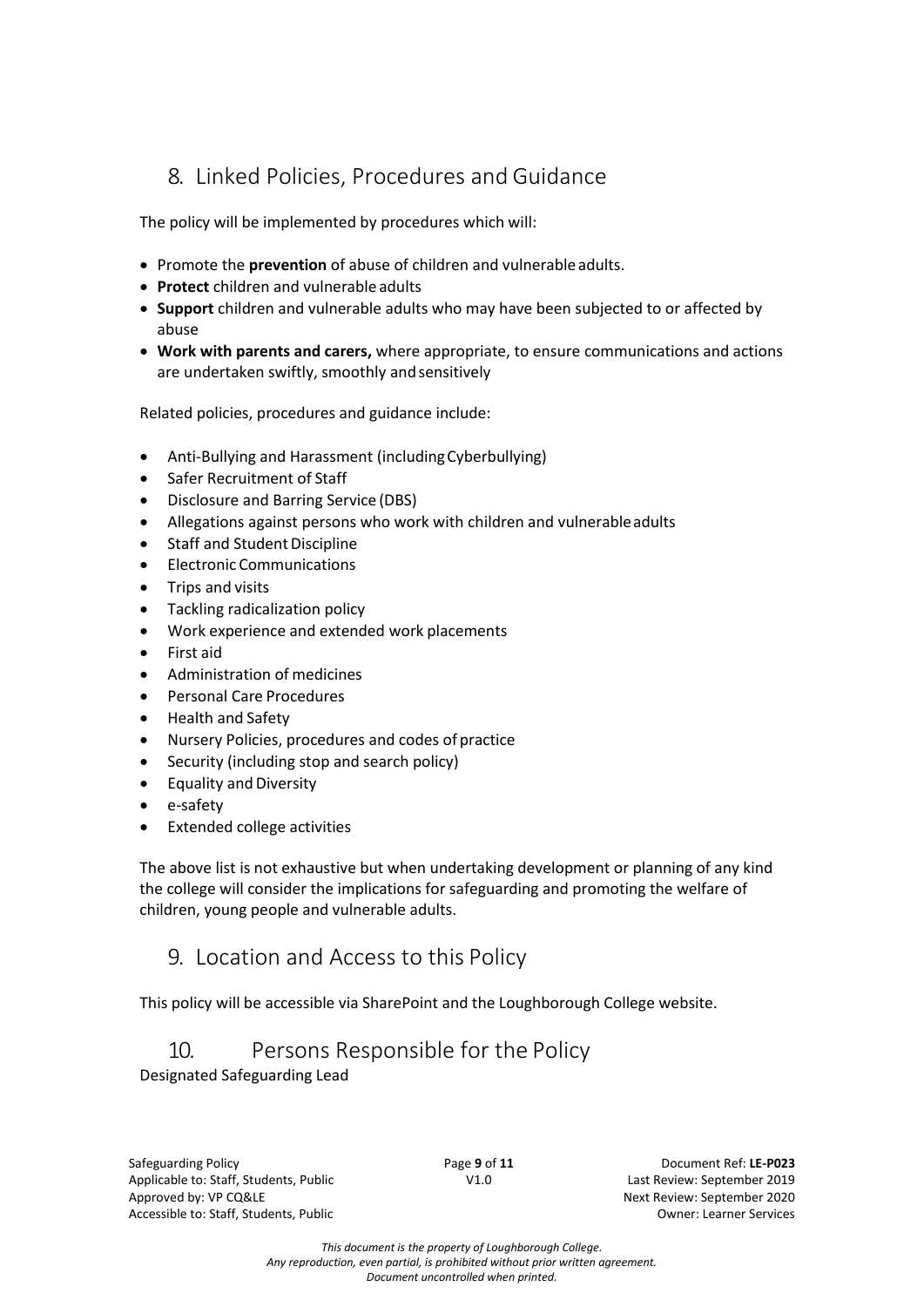# 11. Linked Policies and Procedures

Tackling radicalisation policy

# 12.Change log

| Date       | Version number | Details of change                                                                                                                                                                                      | Review / Revision by |                                                                                                               |
|------------|----------------|--------------------------------------------------------------------------------------------------------------------------------------------------------------------------------------------------------|----------------------|---------------------------------------------------------------------------------------------------------------|
|            |                |                                                                                                                                                                                                        | Name                 | <b>Title</b>                                                                                                  |
| 24/08/2017 | $\mathbf{1}$   | 7. amended to include<br>and make reference to<br>the safeguarding<br>children and safer<br>recruitment in<br>education<br>11.Linked policy,<br>tackling radicalisation<br>added                       | Heather<br>Clarke    | Head of<br>Learner<br>Services,<br>Designated<br>Safeguarding<br>Lead                                         |
| 24/07/2018 | $\mathbf{1}$   | 2. scope and purpose,<br>changed to reflect<br>newest version of<br>revised guidance,<br>dates changed then<br>throughout                                                                              | Heather<br>Clarke    | Head of<br>Learner<br>Services, Adult<br>and<br>Community<br>provision,<br>Designated<br>Safeguarding<br>Lead |
| 24/07/2018 | $\mathbf{1}$   | 6. Support for<br>learners, revised to<br>reflect peer on peer<br>abuse as outlined in<br>the KCSIED guidance<br>2019<br>Overview of internal<br>support services and<br>multi-agency working<br>added | Heather<br>Clarke    | Head of<br>Learner<br>Services, Adult<br>and<br>Community<br>provision,<br>Designated<br>Safeguarding<br>Lead |
| 22/08/2019 | $\mathbf{1}$   | 3. updated to reflect<br>work completed in the<br>curriculum pertaining<br>to Peer on peer<br>abuse, County Lines                                                                                      | Heather<br>Clarke    | Head of<br>Learner<br>Services,<br>Lifelong<br>Learning,<br>Designated                                        |

Safeguarding Policy<br>
Applicable to: Staff, Students, Public<br>
V1.0 V1.0 Last Review: September 2019 Applicable to: Staff, Students, Public<br>Approved by: VP CQ&LE Accessible to: Staff, Students, Public **Accessible to: Staff, Students, Public** Accessible of Services

Next Review: September 2020

*This document is the property of Loughborough College.*

*Any reproduction, even partial, is prohibited without prior written agreement. Document uncontrolled when printed.*